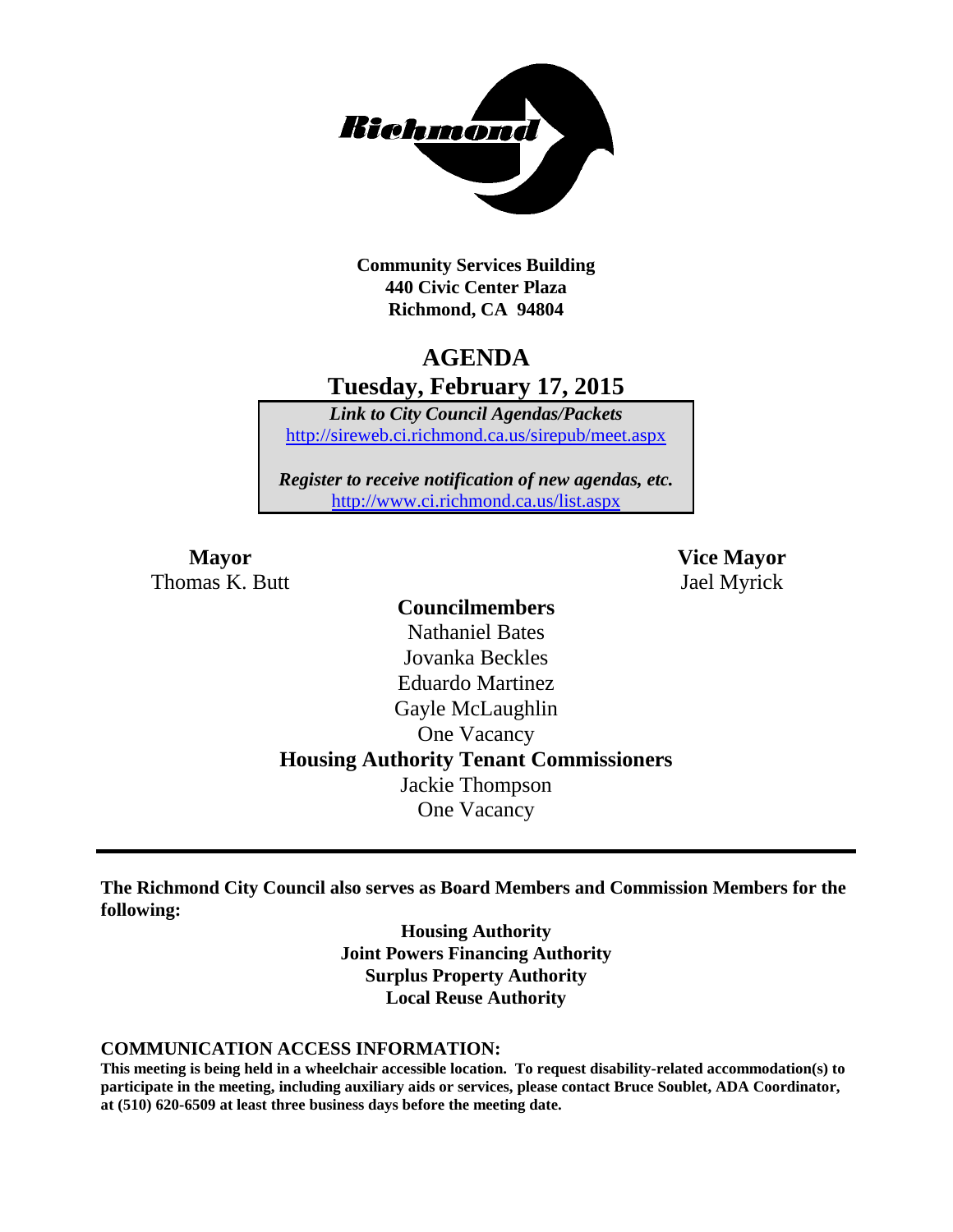# **MEETING PROCEDURES**

The City of Richmond encourages community participation at its City Council meetings and has established procedures that are intended to accommodate public input in a timely and time-sensitive way. As a courtesy to all members of the public who wish to participate in City Council meetings, please observe the following procedures:

**PUBLIC COMMENT ON AGENDA ITEMS:** Anyone who desires to address the City Council on items appearing on the agenda must complete and file a pink speaker's card with the City Clerk **prior** to the City Council's consideration of the item. Once the City Clerk has announced the item and discussion has commenced, no person shall be permitted to speak on the item other than those persons who have submitted their names to the City Clerk. Your name will be called when the item is announced for discussion. **Each speaker will be allowed TWO (2) MINUTES to address the City Council on NON-PUBLIC HEARING items listed on the agenda.**

**OPEN FORUM FOR PUBLIC COMMENT:** Individuals who would like to address the City Council on matters not listed on the agenda or on **Presentations, Proclamations and Commendations, Report from the City Attorney, or Reports of Officers** may do so under Open Forum. All speakers must complete and file a pink speaker's card with the City Clerk **prior** to the commencement of Open Forum. **The amount of time allotted to individual speakers shall be determined based on the number of persons requesting to speak during this item. The time allocation for each speaker will be as follows: 15 or fewer speakers, a maximum of 2 minutes; 16 to 24 speakers, a maximum of 1 and one-half minutes; and 25 or more speakers, a maximum of 1 minute.**

#### **SPEAKERS ARE REQUESTED TO OCCUPY THE RESERVED SEATS IN THE FRONT ROW BEHIND THE SPEAKER'S PODIUM AS THEIR NAME IS ANNOUNCED BY THE CITY CLERK.**

**CONSENT CALENDAR:** Consent Calendar items are considered routine and will be enacted, approved or adopted by one motion unless a request for removal for discussion or explanation is received from the audience or the City Council. A member of the audience requesting to remove an item from the Consent Calendar must first complete a speaker's card and discuss the item with a City staff person who has knowledge of the subject material, prior to filing the card with the City Clerk and **prior to the City Council's consideration of Agenda Review.** An item removed from the Consent Calendar may be placed anywhere on the agenda following the City Council's agenda review.

**CONDUCT AT MEETINGS: Richmond City Council meetings are limited public forums during which the City strives to provide an open, safe atmosphere and promote robust public debate. Members of the public, however, must comply with state law, as well as the City's laws and procedures and may not actually disrupt the orderly conduct of these meetings. The public, for example, may not shout or use amplifying devices, must submit comment cards and speak during their allotted time, may not create a physical disturbance, may not speak on matters unrelated to issues within the jurisdiction of the City Council or the agenda item at hand, and may not cause immediate threats to public safety.**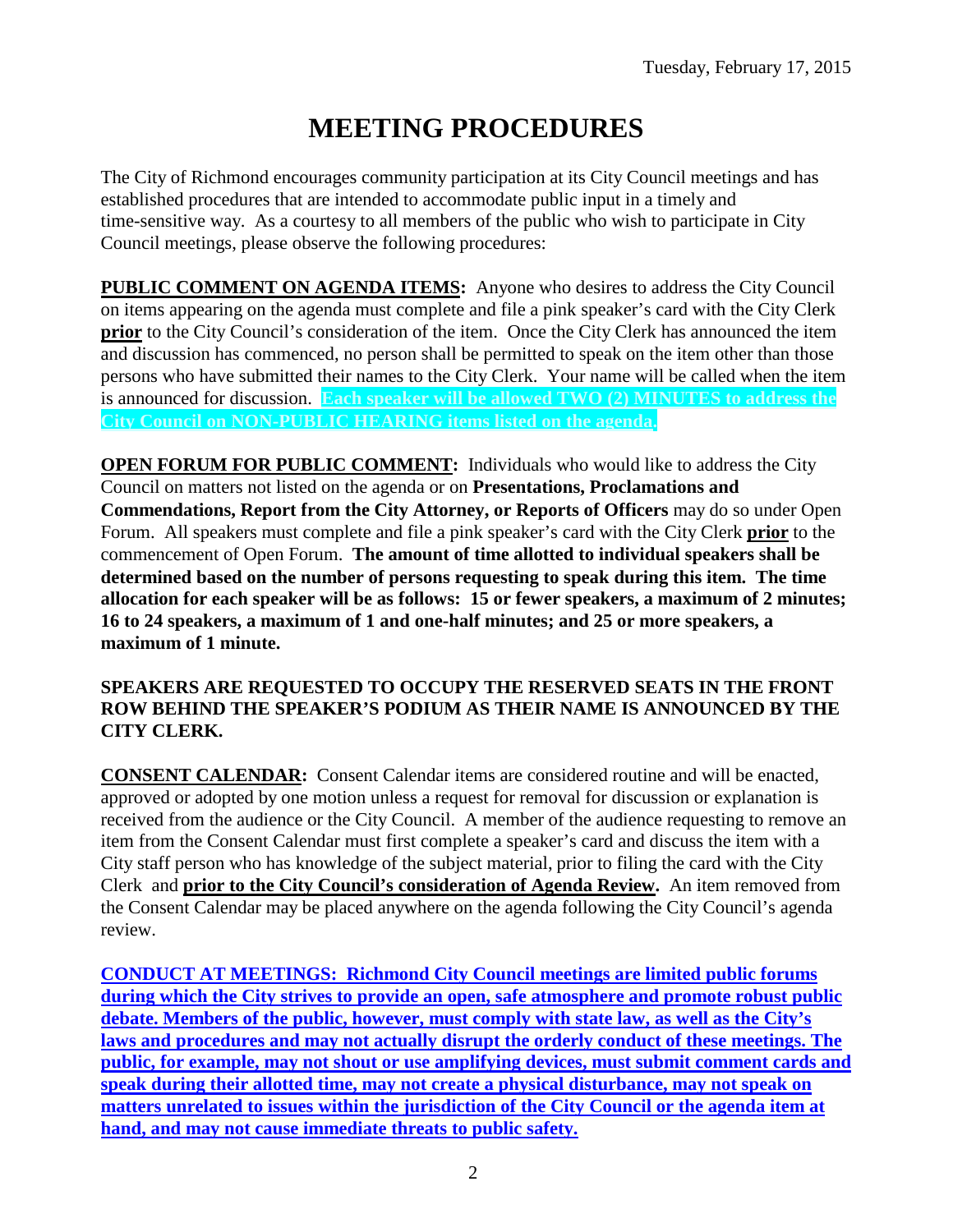**CITY HARASSMENT POLICY: The City invites public comment and critique about its operations, including comment about the performance of its public officials and employees, at the public meetings of the City Council and boards and commissions. However, discriminatory or harassing comments about or in the presence of City employees, even comments by third parties, may create a hostile work environment, if severe or pervasive. The City prohibits harassment against an applicant, employee, or contractor on the basis of race, religious creed, color, national origin, ancestry, physical disability, medical condition, mental disability, marital status, sex (including pregnancy, childbirth, and related medical conditions), sexual orientation, gender identity, age or veteran status, or any other characteristic protected by federal, state or local law. In order to acknowledge the public's right to comment on City operations at public meetings, which could include comments that violate the City's harassment policy if such comments do not cause an actual disruption under the Council Rules and Procedures, while taking reasonable steps to protect City employees from discrimination and harassment, City Boards and Commissions shall adhere to the following procedures. If any person makes a harassing remark at a public meeting that violates the above City policy prohibiting harassment, the presiding officer of the meeting may, at the conclusion of the speaker's remarks and allotted time: (a) remind the public that the City's Policy Regarding Harassment of its Employees is contained in the written posted agenda; and (b) state that comments in violation of City policy are not condoned by the City and will play no role in City decisions. If any person makes a harassing remark at a public meeting that violates the above City policy, any City employee in the room who is offended by remarks violating the City's policy is excused from attendance at the meeting. No City employee is compelled to remain in attendance where it appears likely that speakers will make further harassing comments. If an employee leaves a City meeting for this reason, the presiding officer may send a designee to notify any offended employee who has left the meeting when those comments are likely concluded so that the employee may return to the meeting. The presiding officer may remind an employee or any council or board or commission member that he or she may leave the meeting if a remark violating the City's harassment policy is made. These procedures supplement the Council Rules and Procedures relating to disruption of orderly conduct at Council meetings.**

Any law enforcement officer on duty or whose service is commanded by the presiding officer shall be Sergeant-at-Arms of the Council meetings. He/she, or they, shall carry out all orders and instructions given by the presiding officer for the purpose of maintaining order and decorum at the Council meetings (City Council Rules of Procedure and Order Section III F, RMC Section 2.12.030).

**\*\*\*\*\*\*\*\*\*\*\*\*\*\*\*\*\*\*\*\*\*\*\*\*\*\*\*\*\*\*\*\*\*\*\*\*\*\*\*\*\*\*\*\*\*\*\*\*\*\*\*\*\*\*\*\*\*\***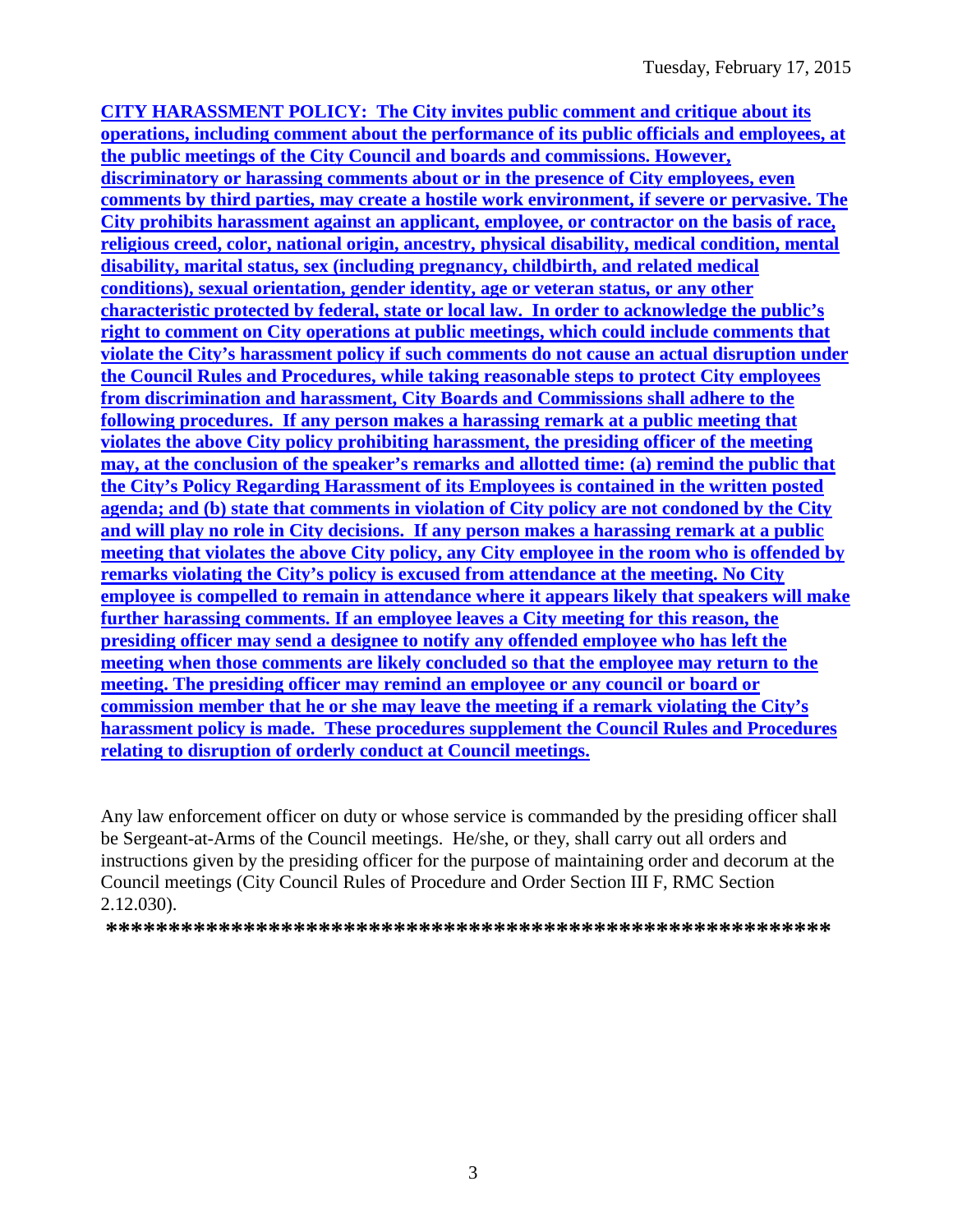## **OPEN SESSION TO HEAR PUBLIC COMMENT ON CLOSED SESSION ITEMS**

6:00 p.m.

- **A. ROLL CALL**
- **B. PUBLIC COMMENT**

#### **C. ADJOURN TO CLOSED SESSION**

### **CLOSED SESSION**

Shimada Room of the Community Services Building

#### **A. CITY COUNCIL**

#### **A-1.** LIABILITY CLAIMS -(Government Code Section 54956.9):

Robin Poindexter vs. City of Richmond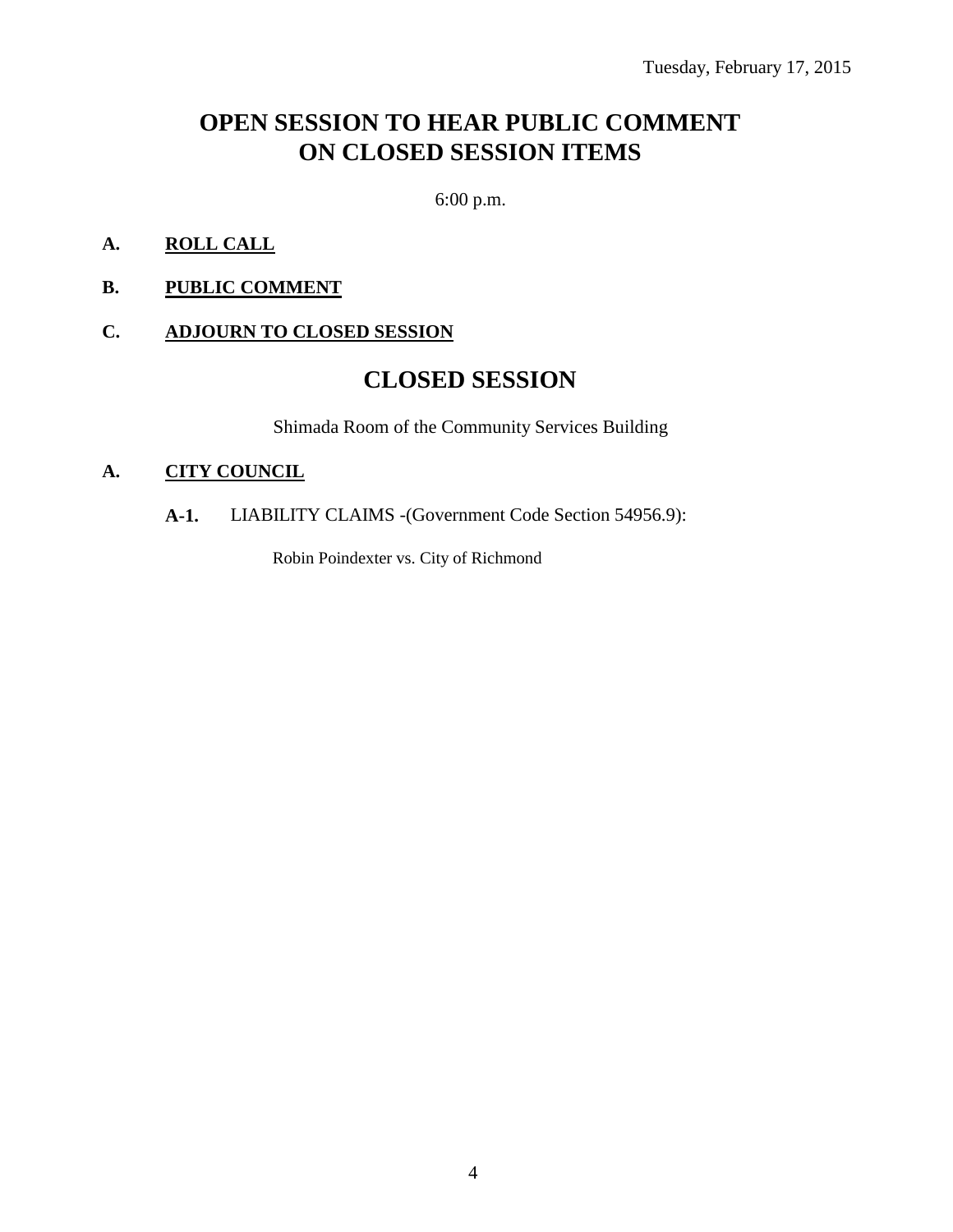# **REGULAR MEETING OF THE SUCCESSOR AGENCY TO THE RICHMOND COMMUNITY REDEVELOPMENT AGENCY AND RICHMOND CITY COUNCIL**

6:30 p.m.

- **A. PLEDGE TO THE FLAG**
- **B. ROLL CALL**
- **C. STATEMENT OF CONFLICT OF INTEREST**
- **D. AGENDA REVIEW**

#### **E. PRESENTATIONS, PROCLAMATIONS, AND COMMENDATIONS**

**E-1.** PRESENTATION to City Clerk Diane Holmes to congratulate her on her retirement from the City of Richmond after a dedicated 30 years of service; 15 years as the City Clerk - Mayor Butt and City Council (620-6503).

#### **F. REPORT FROM THE CITY ATTORNEY OF FINAL DECISIONS MADE DURING CLOSED SESSION**

#### **G. OPEN FORUM FOR PUBLIC COMMENT**

#### **H. SUCCESSOR AGENCY TO THE RICHMOND COMMUNITY REDEVELOPMENT AGENCY CONSENT CALENDAR**

**H-1.** ADOPT a resolution approving the Successor Agency to the Richmond Community Redevelopment Agency's Recognized Obligation Payment Schedule for the period July 2015 to December 2015 (ROPS 15-16a) pursuant to AB 1X26 and AB 1484 - Successor Agency to the Richmond Community Redevelopment Agency (Chadrick Smalley 412-2067).

#### **I. CITY COUNCIL CONSENT CALENDAR**

- **I-1.** RECEIVE a report on the Richmond Municipal Sewer District for the month of January 2015 - Engineering Services Department (Chad Davisson 620-5486).
- **I-2.** ADOPT a resolution ordering the preparation of the Engineer's Report for fiscal year 2015-2016 regarding improvements and costs for the Hilltop Landscape Maintenance District - Public Works Department (Yader A. Bermudez 231- 3008).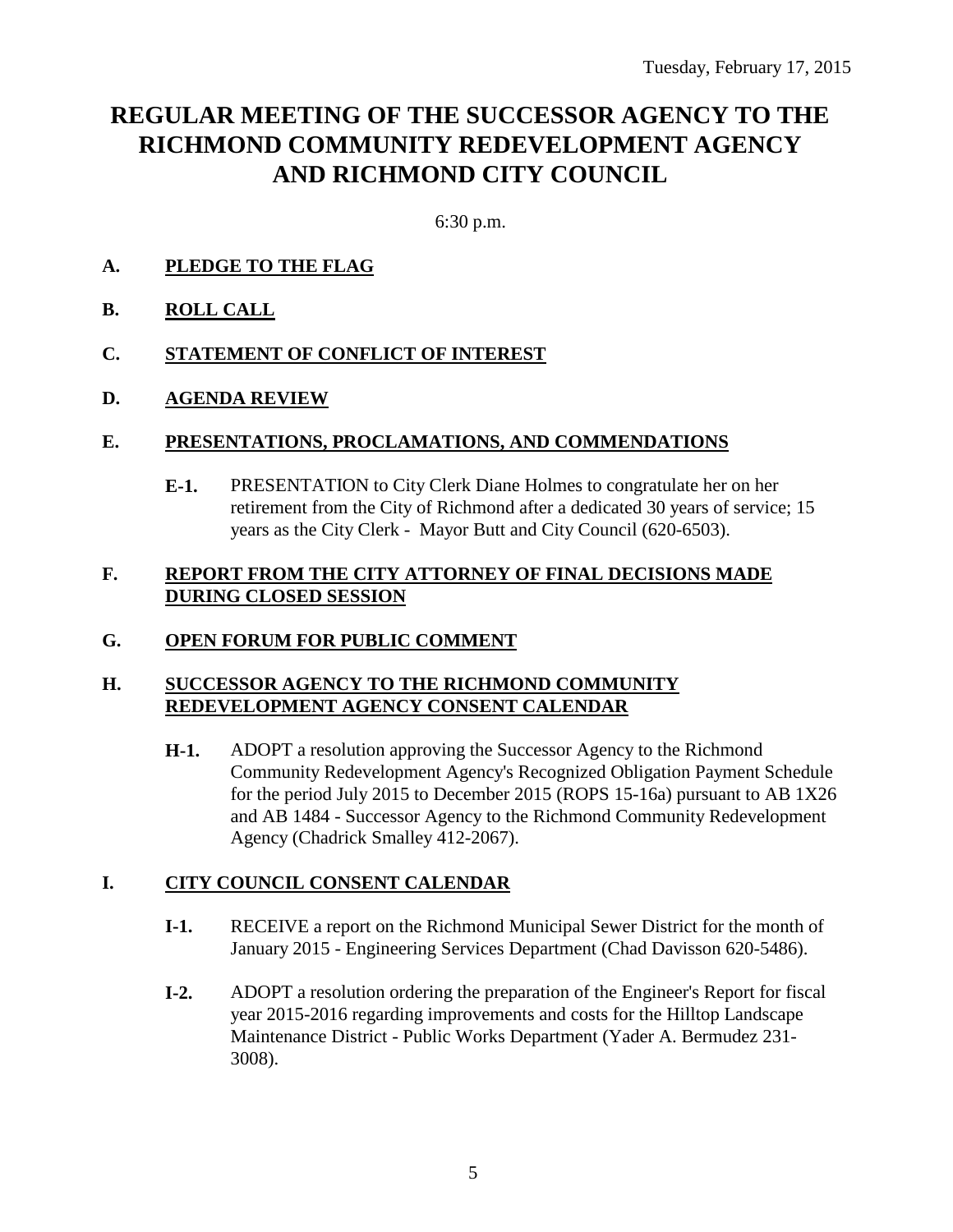- **I-3.** ADOPT a resolution ordering the preparation of the Engineer's Report for fiscal year 2015-2016 regarding improvements and costs for the Marina Bay Landscape and Lighting Maintenance District - Public Works Department (Yader A. Bermudez 231-3008).
- **I-4.** APPROVE a second contract amendment with Infrastructure Engineering Corporation to continue providing sewer flow monitoring data collection and reporting services at various locations throughout the City for a period of three years, increasing the contract amount by \$300,600 for a total contract amount of \$366,380 - Engineering Services Department (Chad Davisson 307-8091).
- **I-5.** ADOPT a resolution approving agreements with the California State Board of Equalization to provide for the collection of the extra half-cent sales tax that was approved by Richmond voters in the November 4, 2014, election - Finance Department (James Goins/Antonio Banuelos 620-6741).
- **I-6.** APPROVE a contract amendment with R&S Erection to perform maintenance, repairs, and installations of commercial roll up garage doors and automatic gate systems at various City-owned buildings, increasing the contract amount by \$20,000 for a total of \$129,000 - Public Works Department (Yader A. Bermudez, 231-3008).
- **I-7.** INTRODUCE an ordinance (first reading) amending the Richmond Municipal Code Section 14.40.060 to prohibit overnight parking of vehicles intended for sale to include privately-owned vehicles - Engineering Services Department (Yader Bermudez 231-3008/Steven Tam 307-8091).
- **I-8.** ADOPT a resolution to extend the limited parking restriction and enforcement along 23rd Street between Bissell Avenue and Maricopa Avenue to 24 hours, seven days-a-week to address the problem of unrestricted parking during evening hours and weekends crowding out available merchant parking spaces in the area. (This item was previously recommended for an engineering study with the collaboration of the Police Department by the Public Safety Standing Committee at its September 25, 2014, meeting) - Engineering Services Department (Yader Bermudez 231-2008/Steven Tam 307-8091).
- **I-9.** APPROVE a contract with Fehr & Peers in an amount not to exceed \$96,500, and for a term ending June 30, 2016, to complete an expanded traffic impact analysis for the South Shoreline Specific Plan EIR to be paid by developer fees - Planning and Building Services Department (Richard Mitchell 620-6706).
- **I-10.** ADOPT a resolution approving standing contracts for as-needed construction management services for capital improvement project work with three Richmond engineering firms (The Hanna Group, BKF Engineers, and Ghirardelli Associates) in an amount not to exceed \$600,000 per firm over a three-year period, with an option to extend the contracts for two years - Public Works Department (Yader A. Bermudez 231-3008).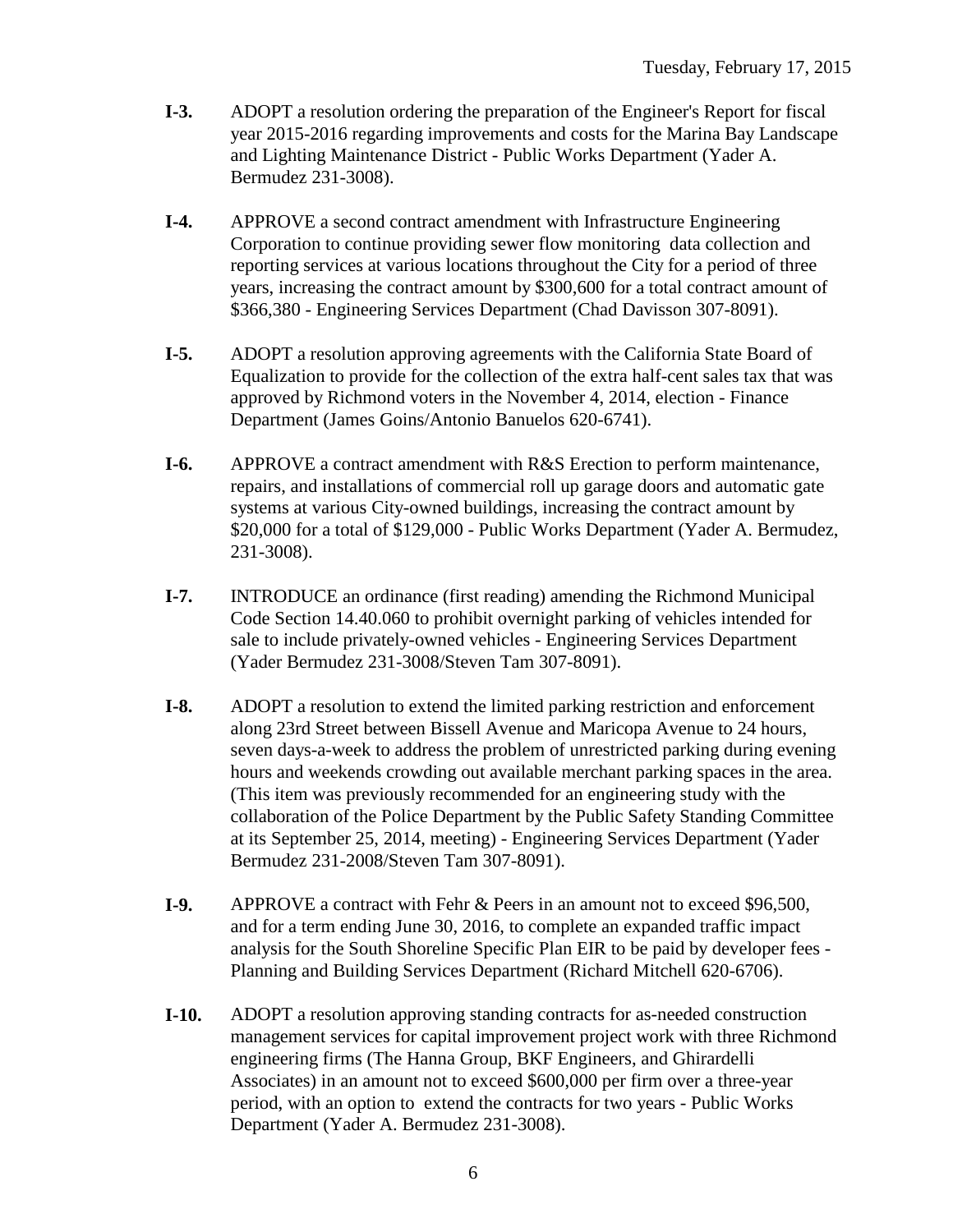- **I-11.** APPROVE a contract with: (1) Public Resources Advisory Group and (2) Backstrom, McCarley Berry & Co., LLC to provide financial advisory services in an amount not to exceed \$150,000 per vendor, and for a term of three years, with the option to renew each contract for an additional two years - Finance Department (James Goins/Susan Segovia 307-8022).
- **I-12.** APPROVE an emergency contract with Conflo Services, Inc. for asbestos removal at the Richmond Public Library in an amount not to exceed \$45,000 - Public Works Department (Yader A. Bermudez 231-3008).
- **I-13.** ADOPT an ordinance (second reading) establishing the wages, salary, and compensation for the new classification of Assistant City Clerk (Salary Range No. 052C: \$5,659 - \$6,853/month) - Human Resources Management Department (Lisa Stephenson 620-6600).
- **I-14.** APPROVE a construction contract with California Pavement Maintenance, the lowest responsive bidder, to perform the 2015 Slurry Seal Project - Phase 1 in an amount not to exceed \$450,915.85 with an additional construction contingency not to exceed 10%, or \$45,091.59 - Engineering Services Department (Yader Bermudez 231-3008/Tawfic Halaby 621-1612).
- **I-15.** ADOPT an ordinance (second reading) amending the contract with the California Public Employee's Retirement System for employees sharing additional costs of two percent for all "classic" local safety members - Human Resources Management Department (Lisa Stephenson 620-6600).
- **I-16.** APPROVE a contract with David Taussig and Associates in an amount not to exceed \$58,365 to prepare the Hilltop and Marina Assessment Districts Annual Engineer's Reports necessary to levy assessments for the 2015-2018 fiscal years. The contract term will be from February 18, 2015 to February 17, 2018, with two optional one-year extensions - Public Works Department (Yader A. Bermudez 231-3008).
- **I-17.** ADOPT a resolution adopting the Final Report for the Richmond Livable Corridors Sustainable Communities Strategy Planning Grant Project and certifying it as complete and accurate - Planning and Building Services Department (Richard Mitchell 620-6706).
- **I-18.** APPROVE the minutes of the February 3 and 10, 2015, meetings City Clerk's Office (Diane Holmes 620-6513).
- **I-19.** ADOPT a resolution to support and endorse the 2015 Annual Homeless Workforce conference by waiving the rental fee for the use of the Richmond Memorial Auditorium – Councilmember McLaughlin (620-5431) and Vice Mayor Myrick (620-6636).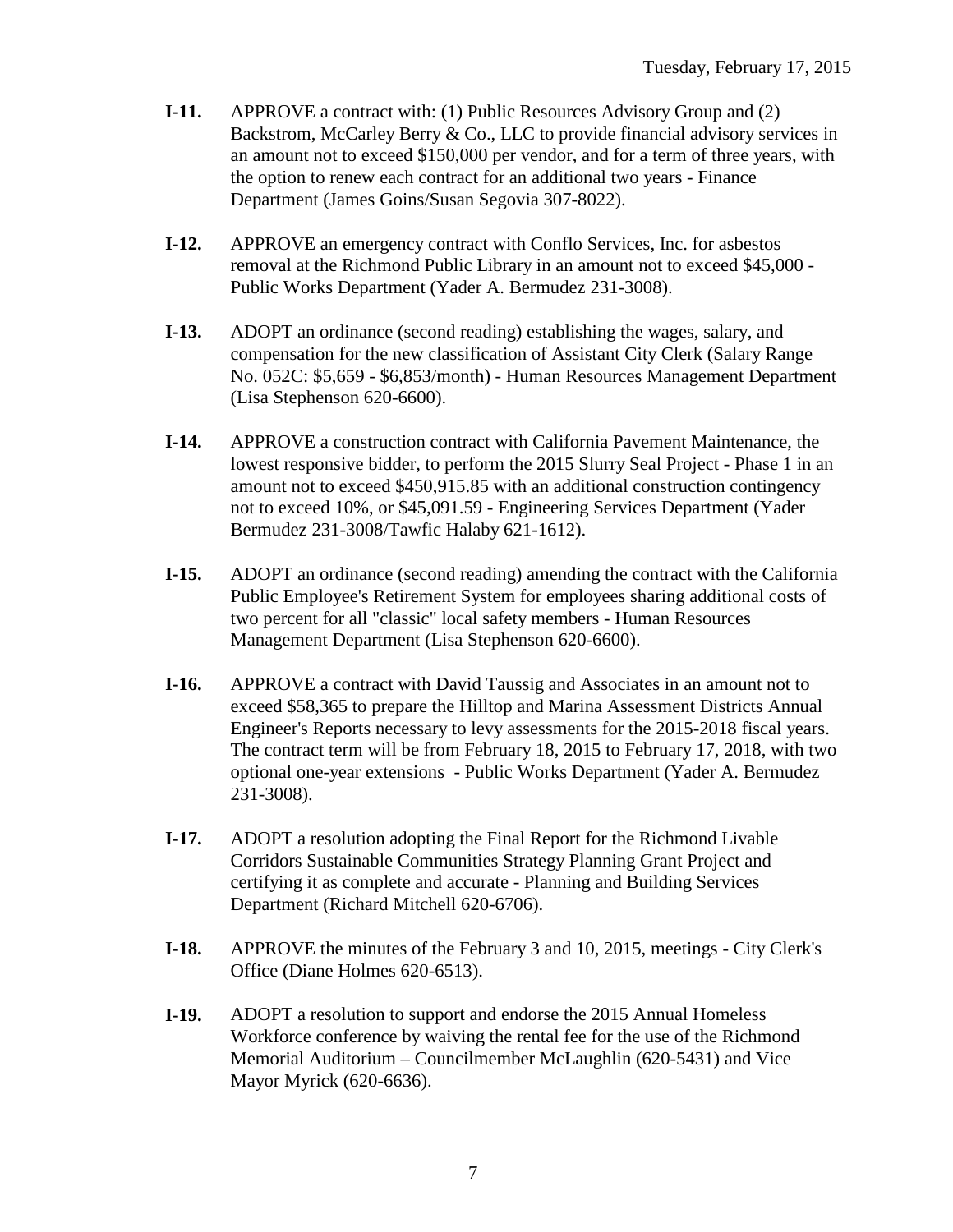**I-20.** APPROVE the following appointments and re-appointments: Richmond-Shimada Friendship Commission: Marilyn Alford, new appointment, term expiring December 31, 2017; Commission on Aging: Naomi Williams, reappointment, term expiring May 19, 2016; Commission on Aging: Beverly Wallace, re-appointment, term expiring May 19, 2016; Human Rights and Human Relations Commission: Courtney Cummings, re-appointment, term expiring March 30, 2018; Human Rights and Human Relations Commission: Joyce Harris, re-appointment, term expiring March 30, 2017; Historic Preservation Commission: Paul Scolari, re-appointment, term expiring July 31, 2018; Planning Commission: Nancy Baer, completing the unexpired term of Eduardo Martinez, term expiring June 30, 2016; Public Art Advisory Committee: Kathryn Sibley, re-appointment, term expiring January 31, 2017; Richmond Youth Council: Quelane Levi, new appointment, term expiring October 1, 2015 – Mayor's Office (Mayor Tom Butt/Alex Knox 620-6503).

#### **J. ITEMS CONTINUED FROM PREVIOUS MEETINGS**

#### **Continued Ordinances**

**J-2.** INTRODUCE a proposed ordinance (first reading) adopting the zoning text amendments to Section 15.06 of the Sign Ordinance and Chapter 4.04 of the Sign Code. - Planning and Building Services Department (Richard Mitchell 620- 6706). **This item was continued from the December 16, 2014, January 20, 2015, and February 3, 2015, meetings.**

#### **Continued Resolutions**

**J-3.** ADOPT a resolution declaring our intent to communicate with the major owners of delinquent loans in regard to a nonprofit program to acquire troubled mortgages, save homes from foreclosure, and create affordable housing - Councilmember McLaughlin (620-5431). **This item was continued from the February 3, 2015, meeting.**

#### **Continued Council as a Whole**

**J-4.** DIRECT staff to draft an ordinance that best suits the City of Richmond in establishing a Just Cause requirement for evictions, and consider the use of a Rent Board as in other cities or a smaller Tenant Protection Commission appointed by the Mayor which would potentially have smaller overhead, or other options for enforcement - Vice Mayor Myrick (620-6636). **This item was continued from the February 3, 2015, meeting.**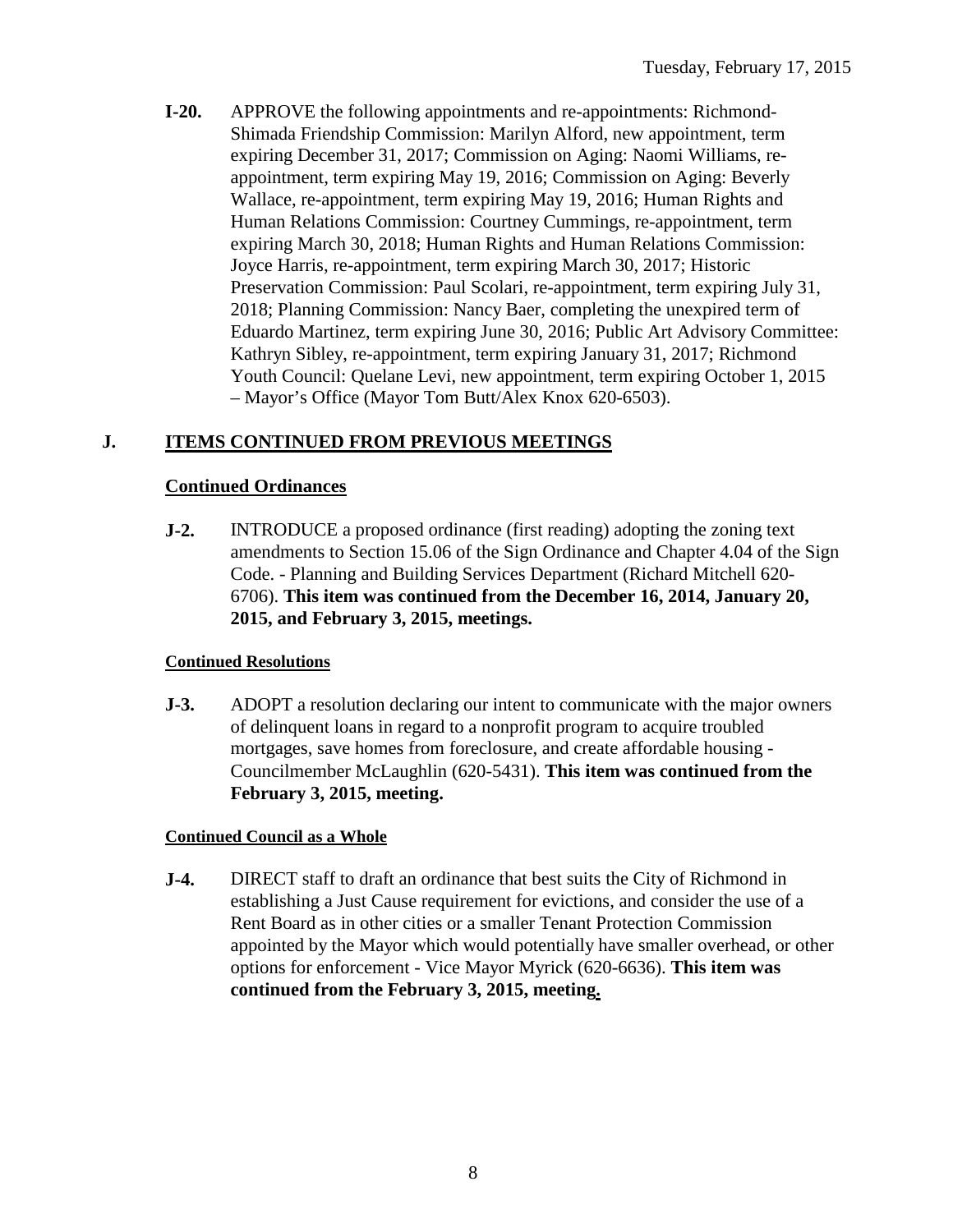- **J-5.** CONSIDER a letter urging the Federal Communications Commission (FCC) to ensure Internet For All Now by requiring Comcast to extend and increase subscribership for its Internet Essentials Program, and AUTHORIZE the mayor to submit the letter to the FCC on behalf of the Richmond City Council - Mayor Tom Butt (620-6503). **This item was continued from the February 3, 2015, meeting.**
- **J-6.** APPOINT a candidate to fill the vacant seat on the City Council that occurred on January 13, 2015 - Mayor Butt (620-6503). **This item was continued from the February 10, 2015, meeting. No further public comments will be accepted. This item is for Council deliberation and voting only.**

#### **K. RESOLUTIONS**

- **K-1.** ADOPT a resolution opposing the fast-track of the Trans-Pacific Partnership (TPP) Agreement, the Trans-Atlantic Free Trade Agreement (TAFTA) and the Trade in Services Agreement (TiSA) - Councilmember McLaughlin (620-5431), Councilmember Martinez (620-6593), and Mayor Butt (620-6503).
- **K-2.** ADOPT a resolution in support of establishing a Community Benefits Agreement with the UC Berkeley Global Campus - Vice Mayor Myrick (620-6636) and Councilmembers Beckles and Martinez (620-6581).

#### **L. ORDINANCES**

**L-1.** INTRODUCE an ordinance (first reading) amending Chapters 2.52, 2.62, and 7.102 of the Richmond Municipal Code to eliminate the Public Safety and the Finance Standing Committee - City Attorney's Office (Bruce Reed Goodmiller 620-6509).

#### **M. COUNCIL AS A WHOLE**

- **M-1.** CONSIDER directing staff to reduce the number of permits from six to three for the operation of medical marijuana establishments in the City of Richmond - Councilmembers Beckles (620-6568) and McLaughlin (620-5431).
- **M-2.** DIRECT staff to send a letter to the WCCUSD Board in support of the Healthy School Food Campaign to include salad bars in Richmond schools - Councilmember Beckles (620-6568) and Councilmember Martinez (620-6593).